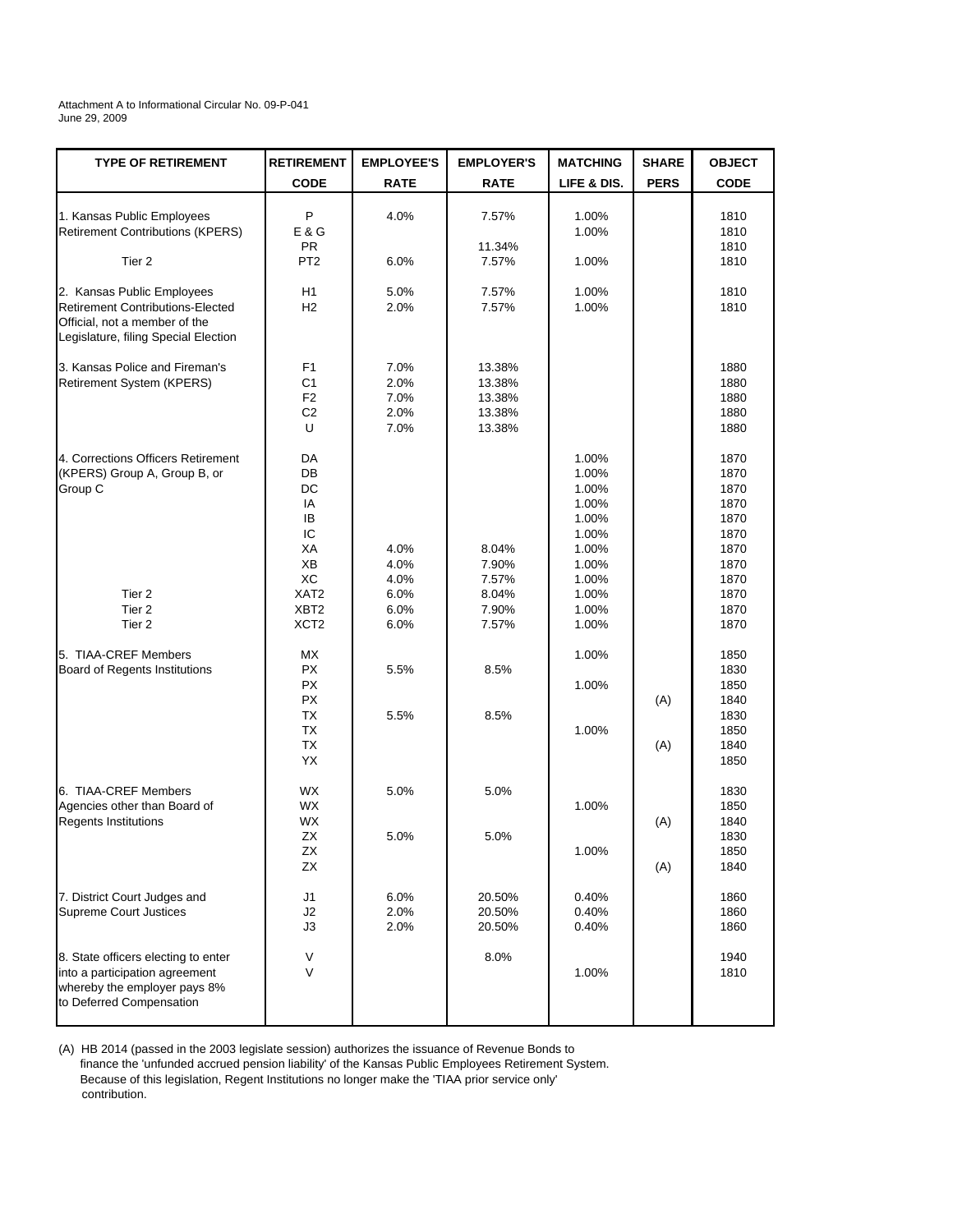Attachment B to Informational Circular No. 09-P-041 June 29, 2009

| <b>EMPLOYER PROVIDED BENEFIT</b>                                | <b>EMPLOYER'S RATE</b>                     | <b>OBJECT CODE</b> |
|-----------------------------------------------------------------|--------------------------------------------|--------------------|
| Unemployment Compensation                                       | 0.19%                                      | 1980               |
| State Leave Payment Reserve<br><b>Flexible Spending Account</b> | 0.57%<br>5.74%                             | 1760               |
| <b>Parking Compensation Reduction</b>                           | (of employee deduction<br>amount)<br>7.65% | 1990               |
|                                                                 | (of employee deduction<br>amount)          | 1780               |

| <b>GROUP HEALTH INSURANCE</b>             | <b>EMPLOYER</b>     | <b>EMPLOYER</b> | <b>TOTAL</b> | <b>OBJECT CODE</b> |
|-------------------------------------------|---------------------|-----------------|--------------|--------------------|
| <b>SEMI-MONTHLY RATES</b>                 | <b>MEDICAL/DRUG</b> | <b>DENTAL</b>   |              |                    |
| <b>Full-Time Single Employee</b>          | \$196.98            | \$12.57         | \$209.55     | 1950               |
| Part-Time Single Employee                 | \$157.64            | \$9.28          | \$166.92     | 1950               |
| Full-Time Employee, Dependent<br>Coverage | \$91.63             | \$5.35          | \$96.98      | 1750               |
| Part-Time Employee, Dependent<br>Coverage | \$72.00             | \$4.68          | \$76.68      | 1750               |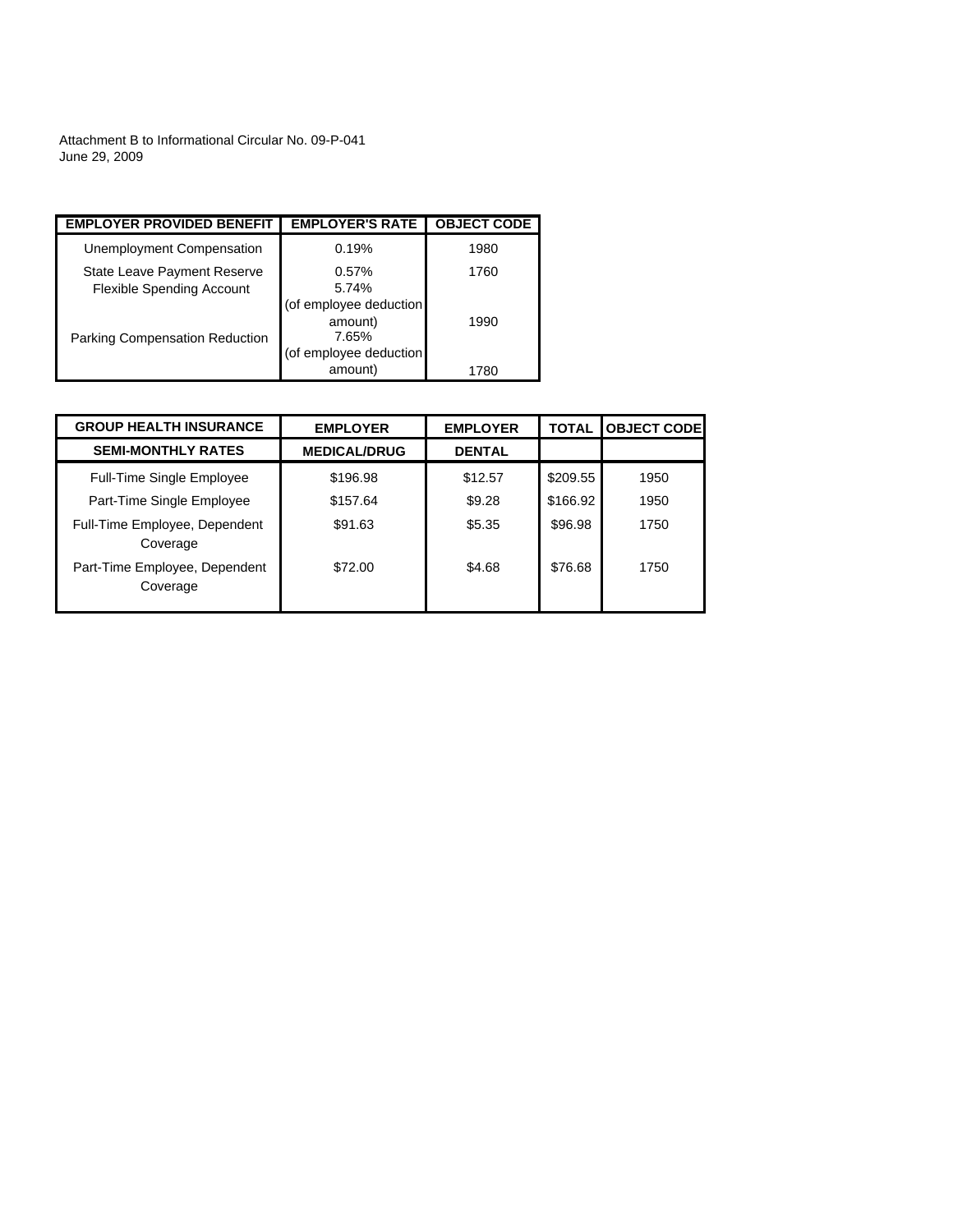## **Workers' Compensation Rates**

| <b>Agency</b> |                                           | FY 2010 | Object |
|---------------|-------------------------------------------|---------|--------|
| <b>Number</b> | <b>Agency</b>                             | Rate    | Code   |
| 016           | Abstractors' Bd of Examiners              | 1.844%  | 1970   |
| 028           | Accountancy, Bd of                        | 0.339%  | 1970   |
| 034           | <b>Adjutant General</b>                   | 2.379%  | 1970   |
| 039           | Aging, Dept on                            | 0.582%  | 1970   |
| 046           | Agriculture, Dept of                      | 0.633%  | 1970   |
| 055           | Animal Health Dept                        | 0.339%  | 1970   |
| 058           | Human Rights Commission                   | 0.339%  | 1970   |
| 082           | <b>Attorney General</b>                   | 0.215%  | 1970   |
| 083           | Kansas Bureau of Investigation            | 0.748%  | 1970   |
| 094           | <b>Banking Dept</b>                       | 0.339%  | 1970   |
| 100           | <b>Board of Barbering</b>                 | 0.361%  | 1970   |
| 102           | <b>Behavioral Sciences Reg Bd</b>         | 0.339%  | 1970   |
| 105           | Board of Healing Arts                     | 0.339%  | 1970   |
| 122           | <b>Citizens Utility Rate Board</b>        | 0.339%  | 1970   |
| 143           | <b>Corporation Commission</b>             | 1.161%  | 1970   |
| 149           | <b>Board of Cosmetology</b>               | 0.339%  | 1970   |
| 159           | Credit Unions, Dept of                    | 0.339%  | 1970   |
| 167           | Dental Board                              | 0.339%  | 1970   |
| 171           | Kansas Health Policy Authority            | 0.589%  | 1970   |
| 173           | Department of Administration              | 1.853%  | 1970   |
| 175           | Kansas Housing Resources Corp.            | 0.339%  | 1970   |
| 176           | Kansas Developmental Finance Authority    | 0.339%  | 1970   |
| 177           | <b>Ellsworth Correction Facility</b>      | 3.508%  | 1970   |
| 178           | Office of Administrative Hearings         | 1.460%  | 1970   |
| 195           | El Dorado Correctional Facility           | 5.805%  | 1970   |
| 204           | Board of Mortuary Arts                    | 0.339%  | 1970   |
| 206           | Emergency Med Serv, Bd of                 | 0.339%  | 1970   |
| 234           | <b>Fire Marshal</b>                       | 3.882%  | 1970   |
| 246           | Fort Hays State University                | 0.892%  | 1970   |
| 247           | <b>Governmental Ethics Commission</b>     | 0.339%  | 1970   |
| 252           | Office of the Governor                    | 0.339%  | 1970   |
| 264           | Health & Environment, Dept of             | 0.329%  | 1970   |
| 266           | Hearing Aid Disp, Bd of Examiners         | 1.931%  | 1970   |
| 270           | <b>Health Care Stabilization Bd</b>       | 0.339%  | 1970   |
| 276           | Transportation, Dept of                   | 4.006%  | 1970   |
| 280           | <b>Highway Patrol</b>                     | 2.431%  | 1970   |
| 288           | <b>Historical Society</b>                 | 0.960%  | 1970   |
| 291           | Kansas Home Inspectors Registration Board | 0.063%  | 1970   |
| 296           | Labor, Dept of                            | 1.120%  | 1970   |
| 300           | <b>Department of Commerce</b>             | 0.402%  | 1970   |
| 313           | <b>Hutchinson Correctional Facility</b>   | 4.661%  | 1970   |
| 325           | <b>Beloit Juvenile Corr Fac</b>           | 4.228%  | 1970   |
| 328           | Indigents' Defense Services               | 0.463%  | 1970   |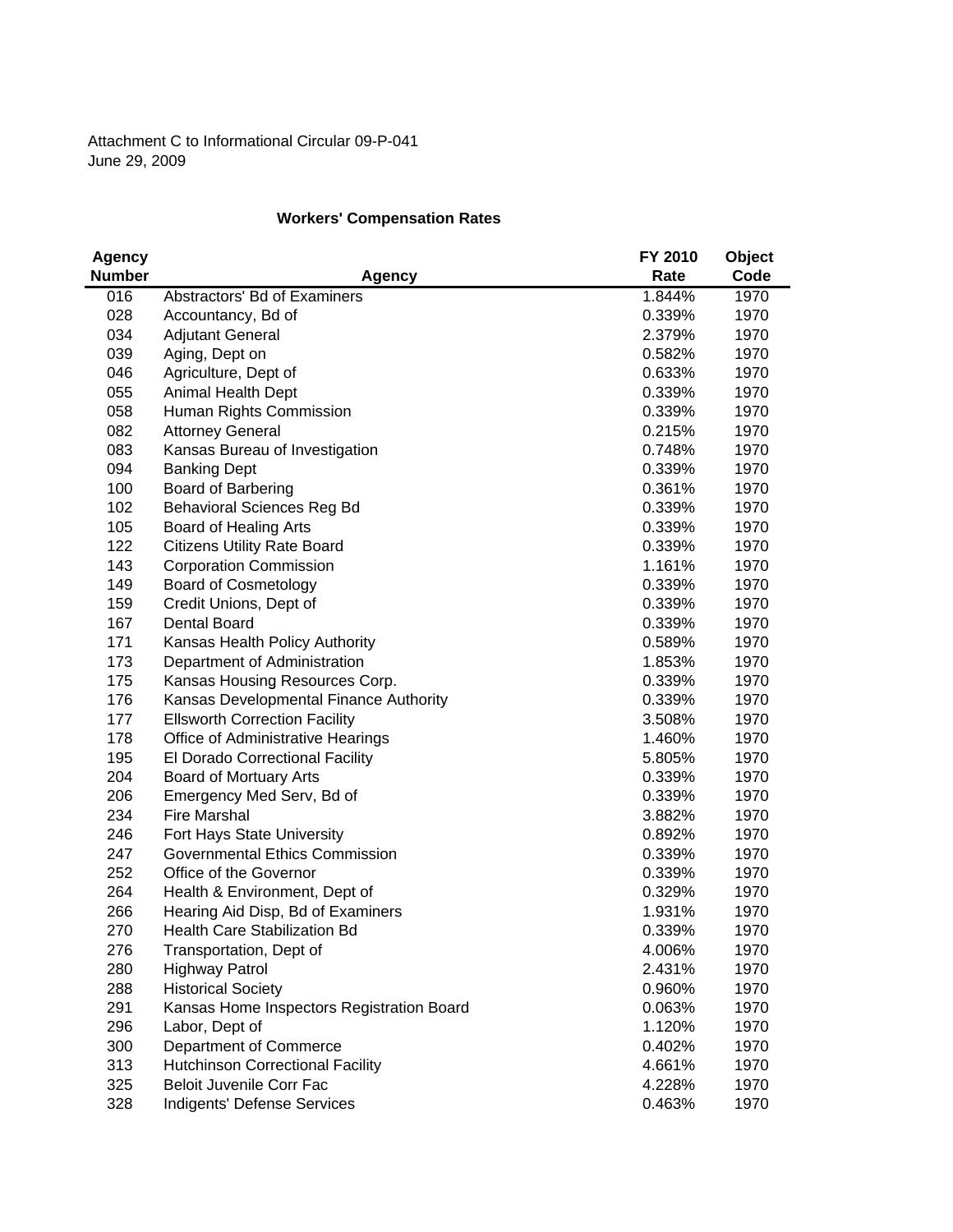| 331 | Insurance Dept                                            | 0.390% | 1970 |
|-----|-----------------------------------------------------------|--------|------|
| 349 | <b>Judicial Council</b>                                   | 0.339% | 1970 |
| 350 | Juvenile Justice Authority                                | 0.339% | 1970 |
| 352 | Kansas Juvenile Corr Center                               | 7.829% | 1970 |
| 359 | Kansas Arts Commission                                    | 0.339% | 1970 |
| 360 | Kansas Inc                                                | 0.339% | 1970 |
| 363 | Neurological Institute, Kansas                            | 5.233% | 1970 |
| 365 | Retirement System, KS Public Emp                          | 0.193% | 1970 |
| 367 | <b>Kansas State University</b>                            | 0.987% | 1970 |
| 368 | Kansas State University - Salina                          | 0.987% | 1970 |
| 371 | <b>Technical Enterprise Corp, KS</b>                      | 0.339% | 1970 |
| 373 | Kansas State Fair                                         | 7.903% | 1970 |
| 379 | <b>Emporia State University</b>                           | 0.764% | 1970 |
| 385 | <b>Pittsburg State University</b>                         | 0.888% | 1970 |
| 400 | <b>Lansing Correctional Facility</b>                      | 6.073% | 1970 |
| 408 | <b>Larned Correctional Facility</b>                       | 8.214% | 1970 |
| 410 | <b>Larned State Hospital</b>                              | 4.298% | 1970 |
| 412 | Larned Juvenile Correctional Facility                     | 4.712% | 1970 |
| 422 | Legislative Coord Council                                 | 0.339% | 1970 |
| 425 | Legislative Research Dept                                 | 0.339% | 1970 |
| 428 | Legislature                                               | 0.134% | 1970 |
| 434 | <b>State Library</b>                                      | 0.339% | 1970 |
| 446 | <b>Lieutenant Governor</b>                                | 0.339% | 1970 |
| 450 | Kansas Lottery                                            | 0.488% | 1970 |
| 482 | <b>Board of Nursing</b>                                   | 0.339% | 1970 |
| 488 | Optometry Exam, Bd of                                     | 0.693% | 1970 |
| 494 | Osawatomie State Hospital                                 | 9.506% | 1970 |
| 507 | Parsons State Hospital                                    | 2.863% | 1970 |
| 521 | Corrections, Dept of                                      | 1.913% | 1970 |
| 522 | Dept of Corrections - Correctional Industries             | 1.913% | 1970 |
| 523 | Parole Board, Kansas                                      | 0.339% | 1970 |
| 529 | Kansas Commission on Peace Officers' Standards & Training | 0.460% | 1970 |
| 531 | Board of Pharmacy                                         | 0.339% | 1970 |
| 540 | Legislative Post Audit                                    | 0.339% | 1970 |
| 543 | Real Estate Appraisal Board                               | 0.339% | 1970 |
| 549 | <b>Real Estate Commission</b>                             | 0.339% | 1970 |
| 553 | Racing and Gaming Commission                              | 1.411% | 1970 |
| 555 | Rainbow Mental Health Facility                            | 7.906% | 1970 |
| 561 | Regents, Kansas Board of                                  | 0.339% | 1970 |
| 562 | Tax Appeals, Board of                                     | 0.339% | 1970 |
| 565 | Revenue, Dept of                                          | 0.717% | 1970 |
| 579 | <b>Revisor of Statutes</b>                                | 0.339% | 1970 |
| 581 | Norton Correctional Facility                              | 3.781% | 1970 |
| 604 | Blind, Kansas School for the                              | 2.291% | 1970 |
| 610 | Deaf, Kansas School for the                               | 4.501% | 1970 |
| 622 | Secretary of State                                        | 0.339% | 1970 |
| 625 | <b>Securities Commissioner</b>                            | 0.339% | 1970 |
| 626 | Sentencing Commission                                     | 0.339% | 1970 |
| 629 | Social and Rehabilitation Services                        | 0.976% | 1970 |
| 634 | <b>Conservation Commission</b>                            | 0.339% | 1970 |
| 652 | Education, Dept of                                        | 0.327% | 1970 |
| 660 | <b>Topeka Correctional Facility</b>                       | 6.162% | 1970 |
|     |                                                           |        |      |